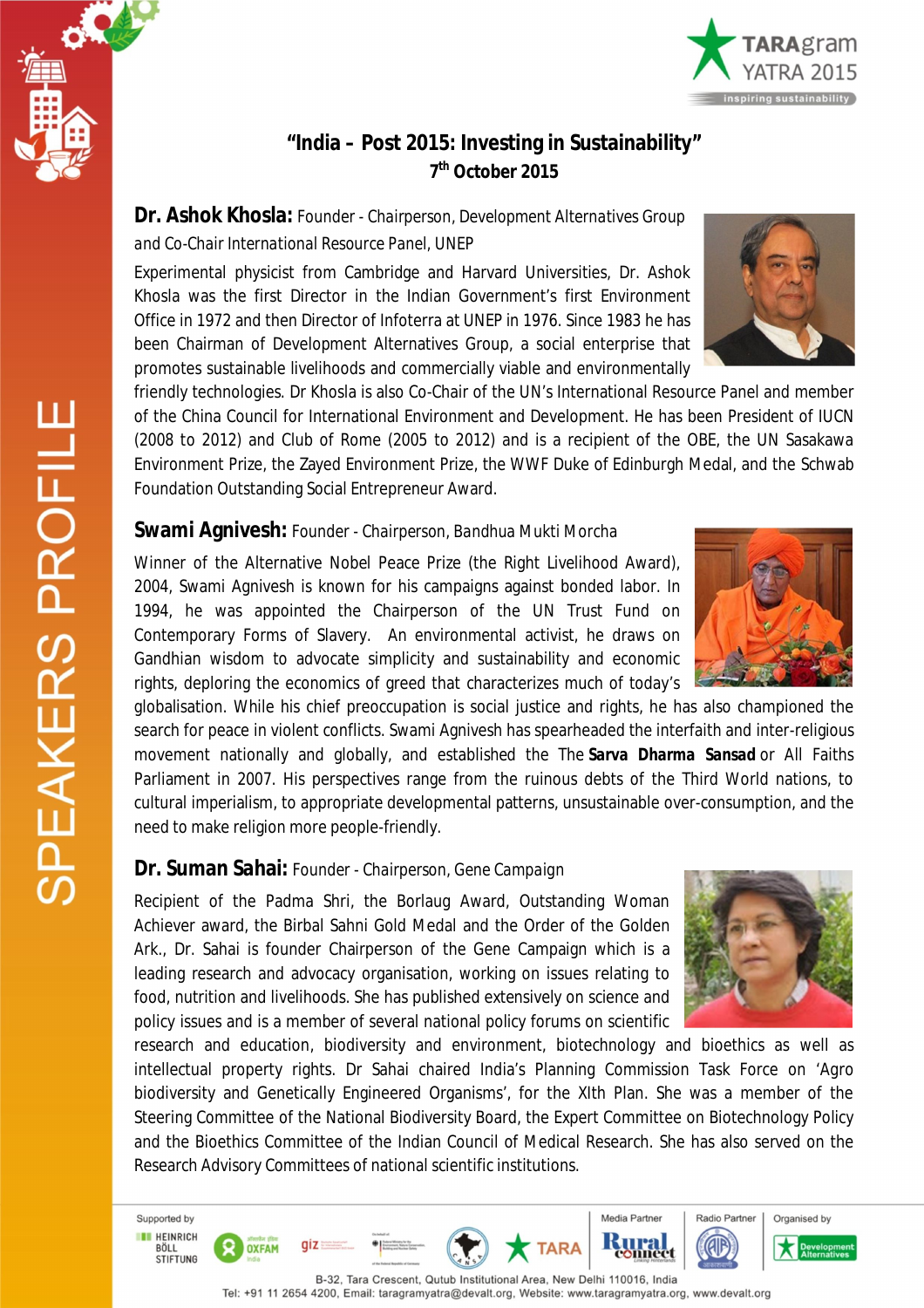



### **India – Post 2015: Investing in Sustainability 10th October 2015**

# **Inaugural Session**

**Mr George C. Varughese**

*President, Development Alternatives (DA)*

Mr George C. Varughese President, Development Alternatives (DA) has over two decades of experience in environment and development. He has worked on national and international policy formulation, technical training programmes, building partnerships and managing large-scale field programmes, involving community participation. Mr Varughese is a member of several international and



national governing bodies, advisory panels, and working groups like Green Economy Coalition (GEC), World Bank Community Development Carbon Fund (CDCF), Global Water Partnership (GWP), UNEP - Global Environment Outlook (GEO), International Union of Conservation of Nature (IUCN), the Planning Commission and various ministries of the Government of India. He has also spearheaded several civil society initiatives like the Credibility Alliance, Independent Research Forum (IRF), a global civil society network for post-2015 development agenda. Mr Varughese was the founding Co-Chair of Climate Action Network South Asia (CANSA). He is also Member Board of Studies – School of Planning and Architecture, Ambedkar University Delhi.

## **Dr Arunish Chawla**

*Joint Secretary, Ministry of Finance, Government of India*

Dr Arunish Chawla, is a 1992 batch IAS from Bihar Cadre. He is also an alumnus of the London School of Economics (LSE). Dr Chawla is currently Joint Secretary in the Ministry of Finance, Government of India. He has earlier worked as Private Secretary to Planning Commission Deputy Chairperson Montek Singh Ahluwalia. Dr. Chawla has been part of the plan panel's low carbon growth strategy road

map and had worked closely with the expenditure monitoring unit in the panel. He has many research and publications to his credit.

# **Ms Karuna Gopal**

*President Foundation for Futuristic Cities, Senior Advisor, Ministry of Urban Development, Government of India* 

Ms Karuna Gopal, is an Internationally acclaimed Thought Leader, Columnist, Keynote Speaker and Advisor on SMART CITIES. She is the Founder President of Foundation for Futuristic Cities, a Think Tank that has influenced Urban Transformation in India for over a decade. Ms Gopal contributed to the design of

SMART CITIES MISSION of Government of India. Ms Gopal serves as a International Juror (ICF, New York) selecting the smartest city / community of the world. In the past, she served on the Chief Minister's Advisory Council of Andhra Pradesh (erstwhile united Andhra Pradesh) and was instrumental in forging a Sister State Partnership between Washington State, USA and Andhra Pradesh, India. She was city representative, India for Council on Tall Buildings & Urban Habitat (CTBUH, Illinois, USA) and currently is a Council Member of GLG (Gerson Lehrman Group) New York, USA. She is an invited author for International Publications like FuturARC and has been Interviewed widely both by National and International Media. Her articles have been incorporated into Parliamentary Documentation of Lok Sabha for their policy relevance.

Supported by **IN HEINRICH** BÖLL<br>STIFTUNG

**OXFAM** 











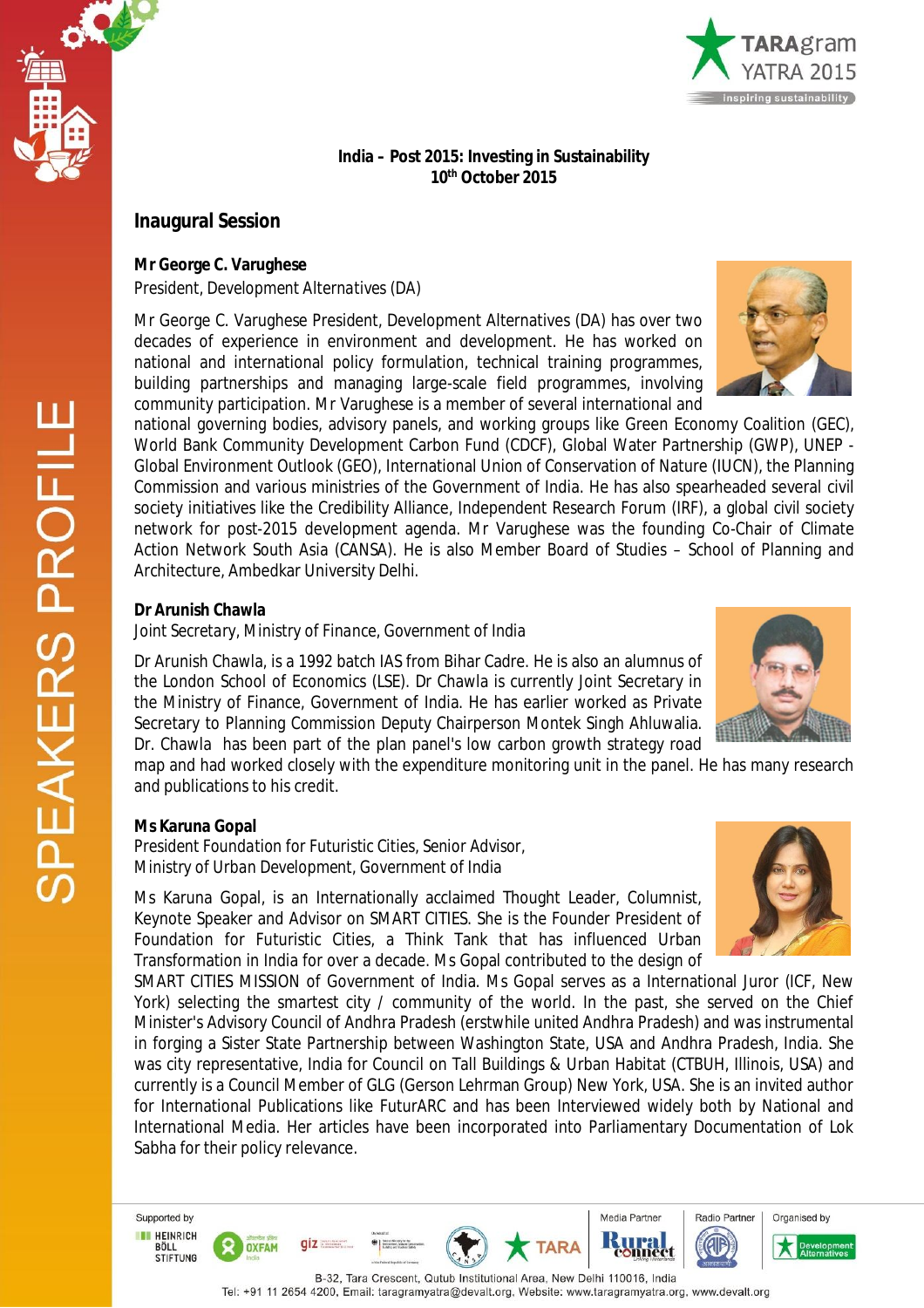#### **Dr Murali Kallur** *Senior Programme Officer, IDRC*

Dr Murali Kallur is an ecologist specialising in sustainable use of natural resources and conservation of biodiversity. He is also an expert on climate change adaptation for communities dependent on forests, oceans, and agriculture. His work at IDRC includes managing the Collaborative Research

Initiatives in Africa and Asia and a programme on climate change adaptation in Asia, a joint initiative with the UK's Department for International Development (DFID). Prior to IDRC, Dr Murali worked at the United Nations on biodiversity and other environmental issues that affect smallholder agriculture. He has extensive experience with community-based conservation initiatives. Dr Murali has worked at academic institutions, international and local NGOs, and French government institutions. He has many scientific journal articles to his credit as well as books in English and local Indian languages.

## **Mr Ralf Fücks**

#### *President, Heinrich Böll Foundation (HBF)*

Mr Ralf Fücks served as Co-President for the national Green Party in 1989/90. During this period he strongly advocated transforming the Greens into a reform party. He has served as Deputy Mayor of Bremen and as Senator for Urban Development and Environmental Protection, Government of Germany. Mr Fücks

has been a member of the Executive Board of Heinrich Böll Foundation (HBF) since 1996. The primary focus of his work is on sustainable development, reshaping the welfare state, migration, the future of European integration, and on foreign policy. He was editor of the book "*Sind die Grünen noch zu retten?*" ('Is There a Future for the Green Party?'). He is a regular contributor to numerous newspapers and political periodicals and co-author to numerous books. He is the author of the book "*Intelligent Wachsen – Die grüne Revolution* (Intelligent Growth – The Green Revolution)".

### **Dr Rajesh Tandon**

*President - Society for Participatory Research in Asia (PRIA)*

Dr Rajesh Tandon is one of pioneers of Participatory Research globally. Dr. Tandon, a firm believer in innate capacities of individuals and democratic institutions, founded and nurtured many institutions. He set up Society for Participatory Research in Asia (PRIA) as a vehicle to strengthen learning

opportunities at the grassroots. He is also the founding member of CIVICUS (World Alliance for Citizen Participation). Dr Tandon has been honoured with the prestigious award in social justice for his distinguished work on gender issues. He has also been awarded the 'Doctor of Laws' (Honoris Causa) by the University of Victoria, for his pioneering work on civic engagement, governance and community based research. Dr Tandon is also co-Chair of the prestigious UNESCO Chair on Community Based Research and Social Responsibility in Higher Education.

Supported by **EXPLAINER** BÖLL<br>STIFTUNG

> B-32, Tara Crescent, Qutub Institutional Area, New Delhi 110016, India Tel: +91 11 2654 4200, Email: taragramyatra@devalt.org, Website: www.taragramyatra.org, www.devalt.org











 $giz = z$ 

**OXFAM** 



Media Partner

**AF**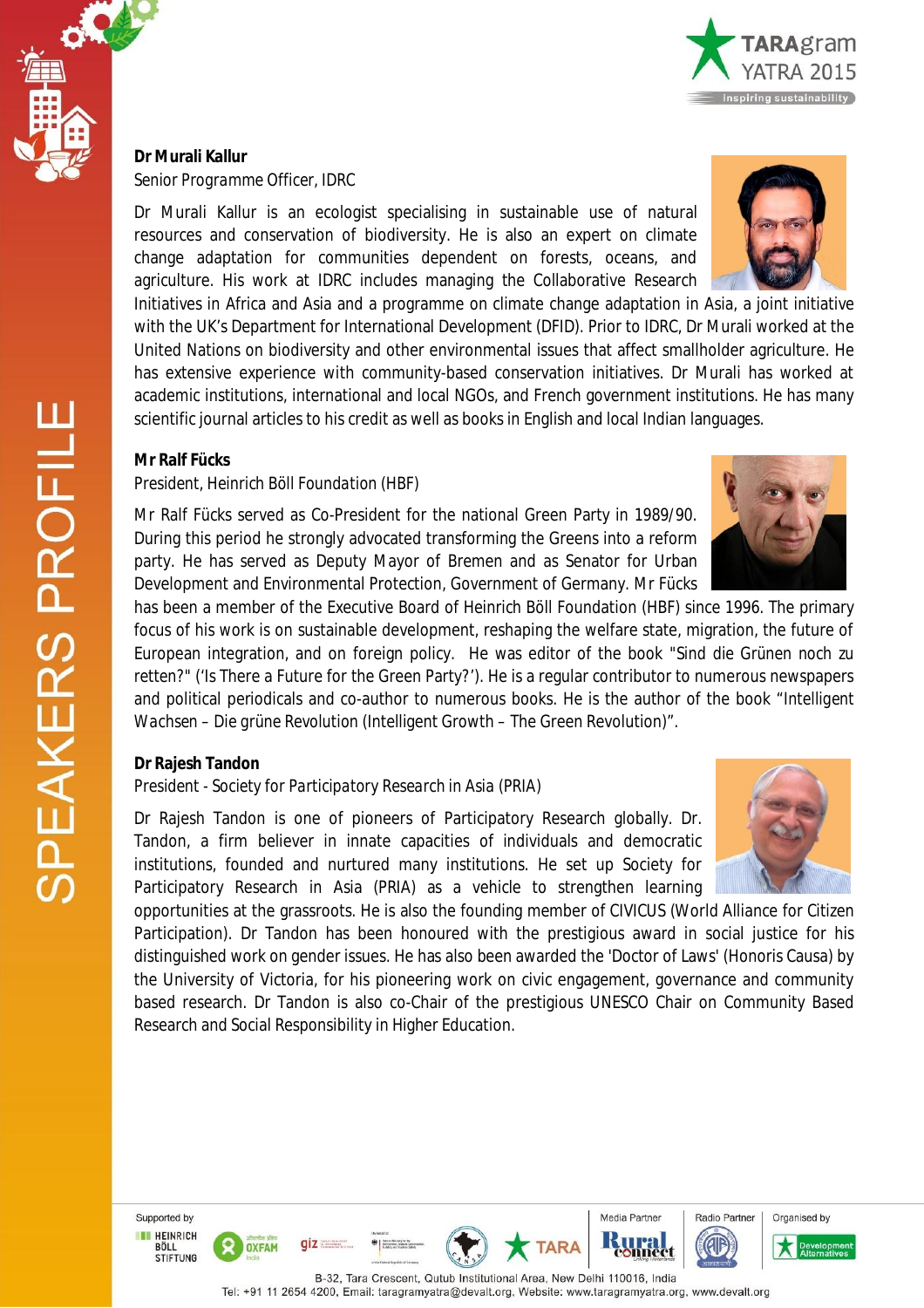

*Founder Chairperson, Development Alternatives Group and Co-Chair International Resource Panel, United Nations Environment Programme (UNEP)*

Experimental physicist from Cambridge and Harvard Universities, Dr Ashok Khosla was the first Director in the Indian Government's first Environment Office in 1972 and then Director of Infoterra at UNEP in 1976. Since 1983 he has been

Chairman of Development Alternatives Group, a social enterprise that promotes sustainable livelihoods and commercially viable and environmentally friendly technologies. Dr Khosla is also Co-Chair of the UN's International Resource Panel and member of the China Council for International Environment and Development. He has been President of IUCN (2008 to 2012) and Club of Rome (2005 to 2012) and is a recipient of the OBE, the UN Sasakawa Environment Prize, the Zayed Environment Prize, the WWF Duke of Edinburgh Medal, and the Schwab Foundation Outstanding Social Entrepreneur Award.

# **Technical Session**

#### **Dr Arun Kumar**

#### *President of Development Alternatives (DA)*

Dr Arun Kumar has extensive experience in the areas of technology design, system engineering, business development and research. He has worked in the areas of renewable energy technology design and development, systems engineering and business development and general management. Dr Kumar has been involved in the development and liberation of sustainable technology

packages in the areas of low-cost construction, decentralised energy production, clean and green technologies, biomass utilisation, paper recycling and other livelihoods technologies. Dr Arun Kumar has been actively involved in planning for large-scale dissemination of cleaner technologies required under the International Protocols. The TARA Eco Kiln technology, promoted in India, is one of the first bundled Clean Development Mechanisms (CDM) registered projects making available Carbon Revenues to small scale businesses. He has authored numerous publications on technology promotion and benchmarking. He represents the DA Group on several national committees of Confederation of Indian Industry (CII), Department of Science and Technology (DST) and various Ministries of Government of India.

### **Dr Sunil Agarwal**

*Scientist, Science for Equity, Empowerment & Development (SEED), DST, Government of India*

 $q\bar{z}$ 

**OXFAM** 

Dr Sunil K. Agarwal is Scientist in Science for Equity, Empowerment & Development (SEED) Division, Department of Science and Technology (DST), Government of India, New Delhi. At present he is handling two important schemes of DST having societal relevance i.e. Technology Advancement for Rural

Areas (TARA) and Technology Interventions for Tribal Empowerment (TITE). Dr Agarwal is an M. Phil in environmental science and holds Ph.D. degree from Forest Research institute (FRI), Dehradun for which he worked on action research to evolve technology intervention models for sustainable rural livelihoods in mountain areas. He has also got trained as a fellow in Biodiversity Conservation from Development and Project Planning Centre, University of Bradford, Bradford, UK.

Supported by **IN HEINRICH** BÖLL<br>STIFTUNG

> B-32, Tara Crescent, Qutub Institutional Area, New Delhi 110016, India Tel: +91 11 2654 4200, Email: taragramyatra@devalt.org, Website: www.taragramyatra.org, www.devalt.org

**TARA**